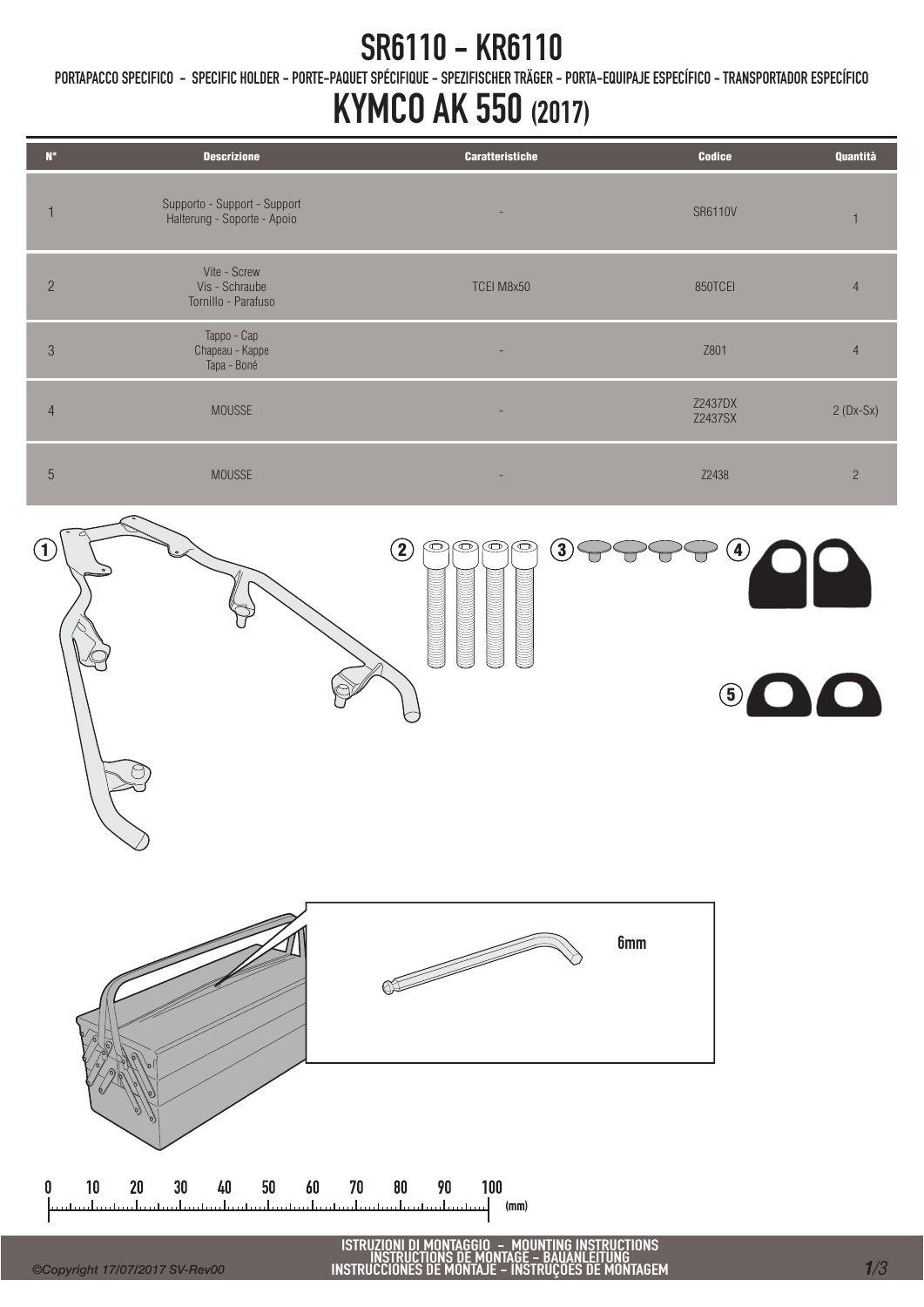### SR6110 - KR6110

PORTAPACCO SPECIFICO - SPECIFIC HOLDER - PORTE-PAQUET SPÉCIFIQUE - SPEZIFISCHER TRÄGER - PORTA-EQUIPAJE ESPECÍFICO - TRANSPORTADOR ESPECÍFICO

# KYMCO AK 550 (2017)